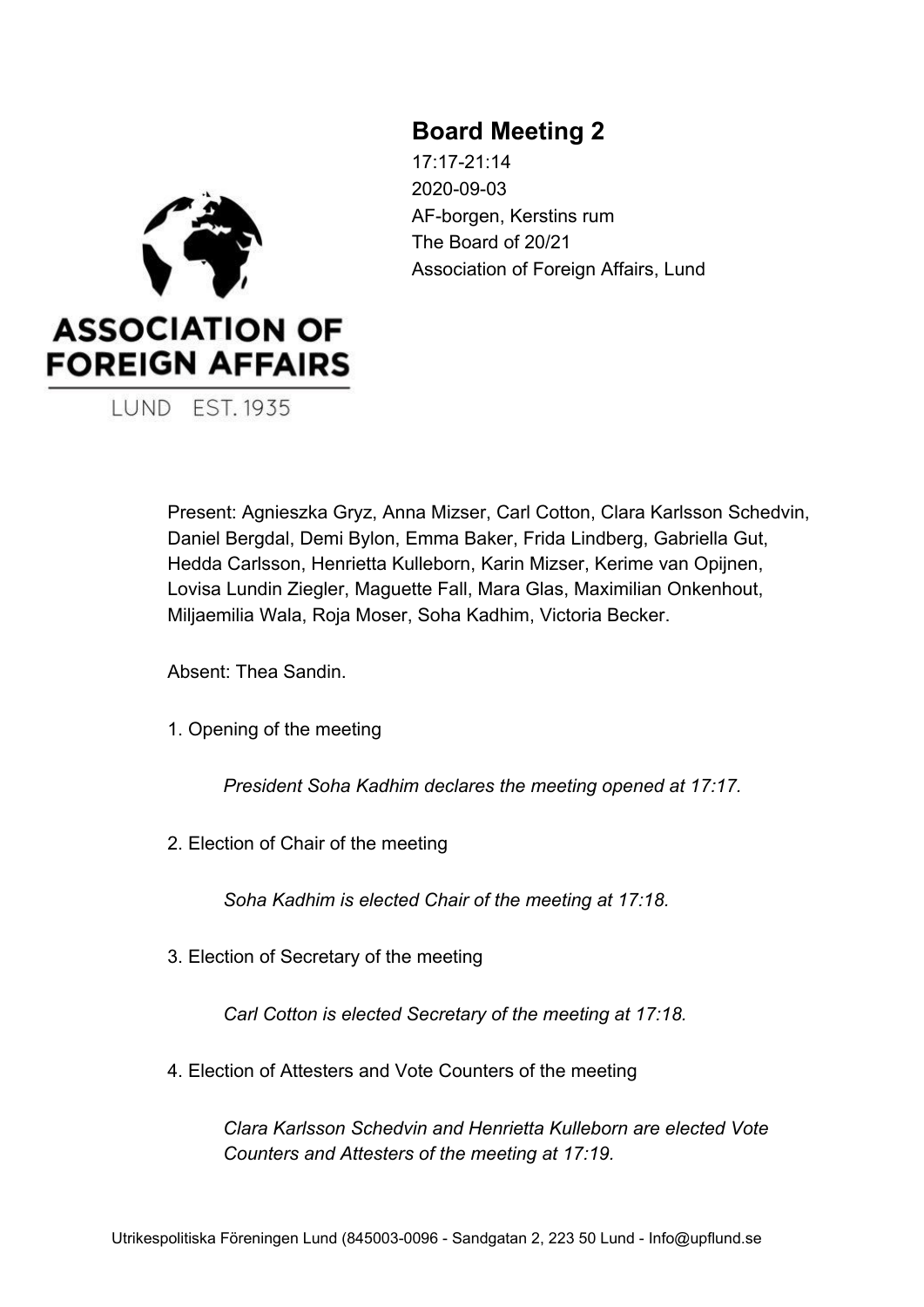5. Approval of the electoral roll

*The Chairperson Soha Kadhim proposes to set the electoral roll to 19.*

*Passed by acclamation at 17:20.*

6. Approval of the Agenda (Attachment 1)

*Hedda Carlsson proposes that we amend the agenda by skipping point 8.4. Bylaws and Policies.*

*Proposal to approve the agenda with the suggested amendments.*

*Passed by acclamation at 17:21.*

7. Introduction to UFS

*Christopher Andersson from UFS joins the meeting to introduce UFS to the board. He begins by introducing himself. He further discusses the purpose of UFS, and highlights a couple of points. Financing, capacity-building and grants are all mentioned. The rest of the UFS presidium is also introduced. Different events where UFS take part are also mentioned. Finally the UFS songbook is discussed, and the draft is shown to the board.*

Frida Lindberg leaves the meeting at 17:52. The new electoral roll is set to 18.

Anna Mizser arrives late at 18:00. The new electoral roll is set to 19.

Victoria Becker arrives late at 18:03. The new electoral roll is set to 20.

8. Tabled points

# 8.1. Office hours

*Hedda Carlsson explains what the office hours entails. She further asks the board if they are pleased with the old way of*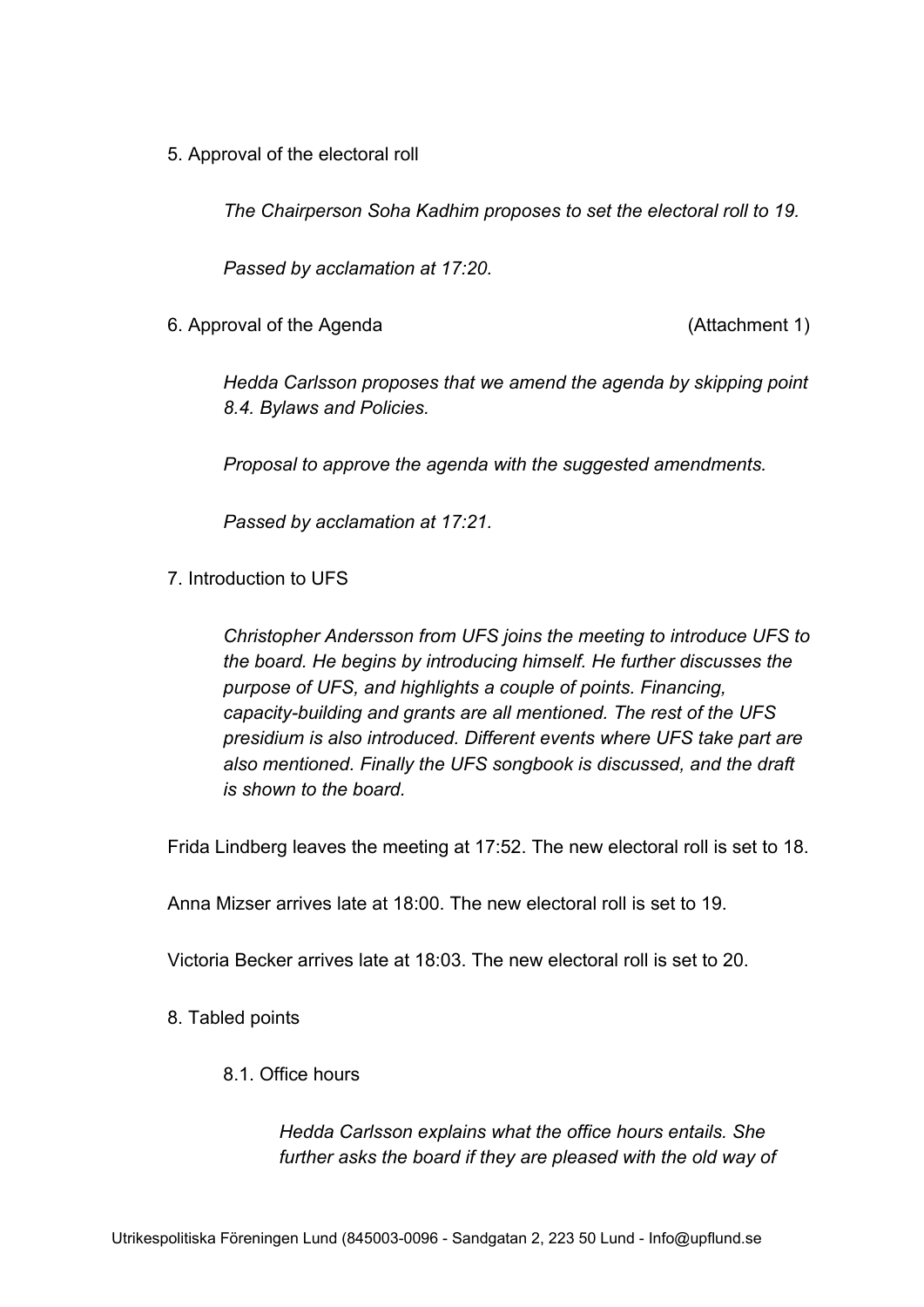*having the office hours, or if they would like to introduce new ways of having office hours. For example in a "After Work" format on Fridays.*

*Maguette Fall suggests that we have a ´cleaning and buying fika day´ on Mondays before the first meeting of the week at 17. And, also have a hangout day possibly on Thursdays or Fridays in the evening possibly towards 17 or 18 put out as an event (with the exception when the board has their board meetings).*

*Emma Baker proposes that we have the office hours on Thursdays 15-17 (before the board meetings) in which case it would create a hang-out space also for board members before hour meetings. Cleaning could take place another day.*

*Clara Karlsson Schedvin counter proposes Emma Bakers proposal so that we have office hours on Mondays 15-17 for cleaning and shopping and that the office hangout falls to the Activity committee to try out and plan.*

*Henrietta Kulleborn counter proposes Emma Bakers proposal so that we continue to have office hours on Mondays kl 14-16 for cleaning and shopping and that the office hangout falls to the Activity committee to try out and plan.*

*Maguette Fall withdraws her suggestion in favor of the proposals above.*

**(The Chairperson Soha Kadhim declares the meeting adjourned for a break at 18:38)**

**(The Chairperson Soha Kadhim declares the meeting re-opened at 18:58)**

> *The proposal by Emma Baker is passed by votation (11 votes in favor) at 19:01.*

*The counter proposals by Clara Karlsson Schedvin and Henrietta Kulleborn are therefore no longer relevant.*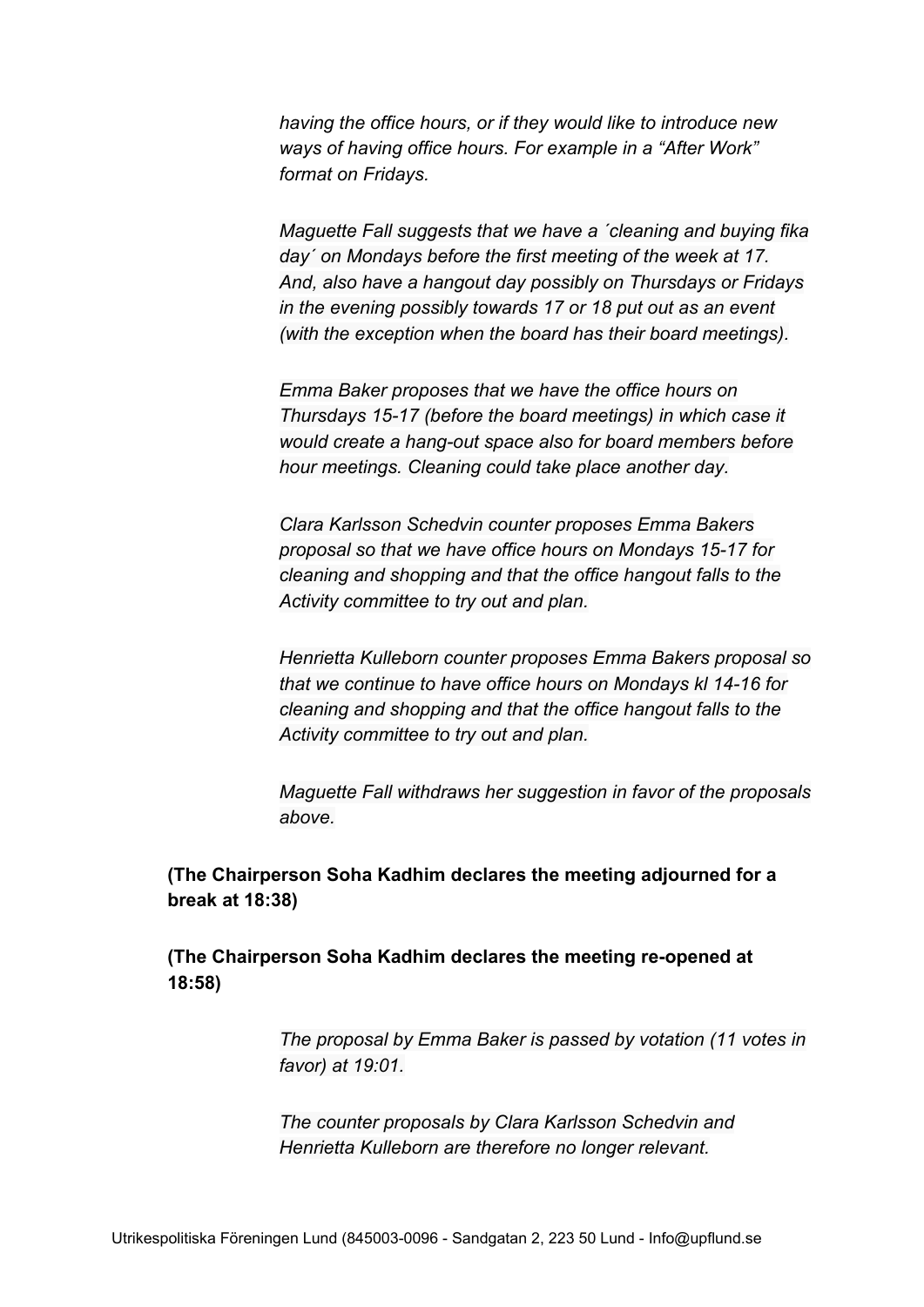*Mara Glas proposes that in case the board decides to have two office times that appointed board members should only be responsible for either the cleaning/fika hours or the office hangouts during the week. To clarify, a board member cannot be forced to both be responsible for the cleaning/fika and the office hangouts during the same week.*

*The proposal is passed by acclamation at 19:03.*

#### 8.2. Crisis group

*The crisis group is responsible for handling crisis situations that the association faces. As the president, Soha Kadhim will take up one of the three spots available. The Chairperson Soha Kadhim suggests that we elect three people to the crisis group.*

*The Chairperson Soha Kadhim informs the board that Thea Sandin wishes to be nominated to the crisis group. Thea Sandin is however absent from the meeting. The Chairperson Soha Kadhim therefore reads a statement sent in by Thea Sandin.*

*Gabriella Gut nominates herself to be a part of the crisis group.*

*Karin Mizser nominates herself to be a part of the crisis group.*

*The voting will be performed using a closed ballot. The electoral roll is 20. The Chairperson Soha Kadhim has decided to abstain from voting. Out of the 19 votes, Gabriella Gut and Thea Sandin are elected to the crisis group at 19:19.*

#### 8.3. Motion of Name Change for Radio (Attachment 2)

*Maximilian Onkenhout and Clara Karlsson Schedvin proposes that the Board decides to change the names in relation to the Radio Committee to the Pod&Radio Committee as well as the Perspective Radio to the Perspective Pod&Radio.*

*Passed by acclamation at 19:23.*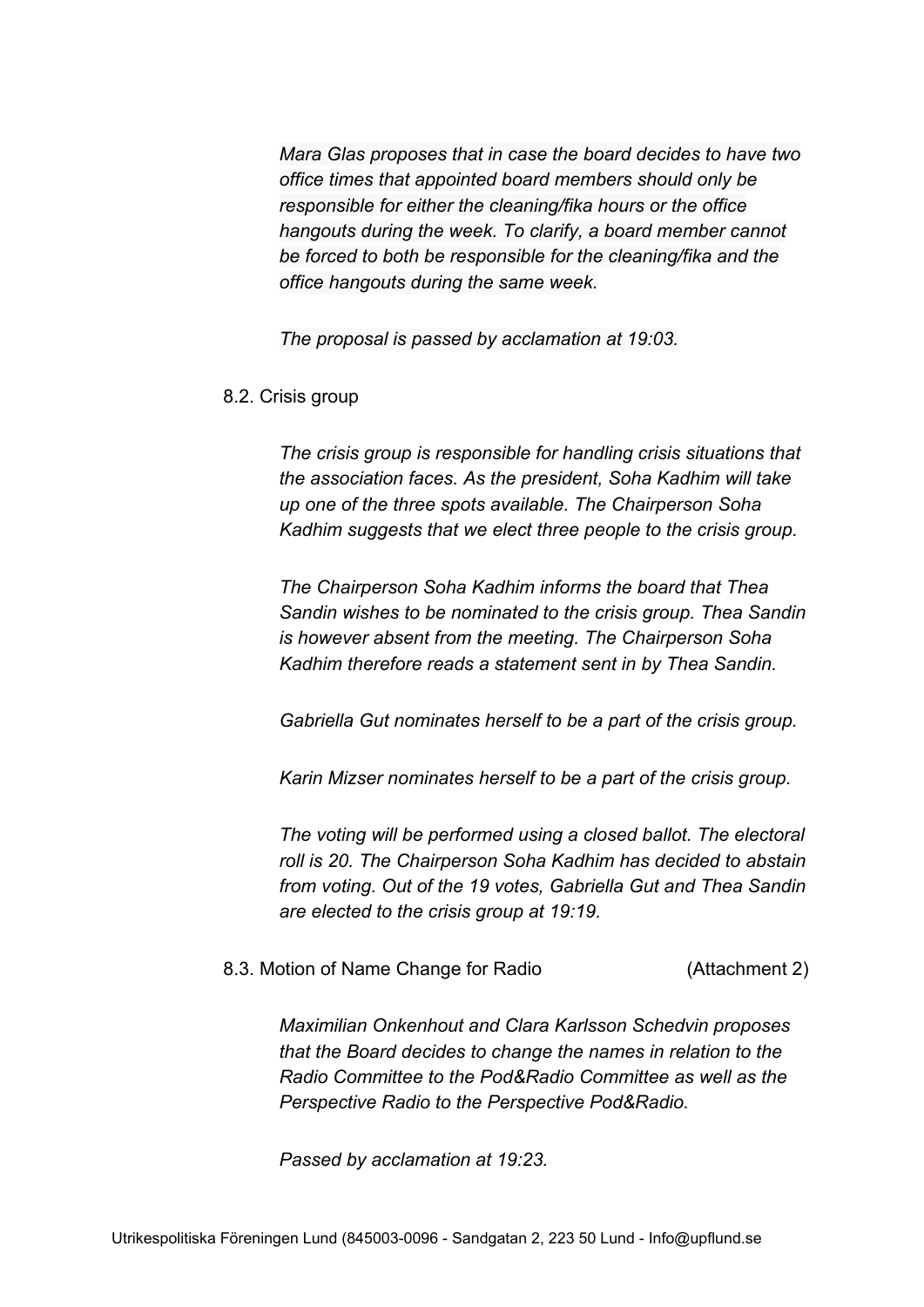- 8.4. By-laws and Policies
	- *- This point is no longer relevant due to the amended agenda.*

# 9. Presidium reporting

# 9.1. **Presidents**

- *- The board meeting schedule is now set. Reminds the board that there will be two Annual Meetings taking place in September.*
- *- Further gives out general reminders to the board regarding the upcoming weeks, and the office schedule.*

# 9.2. **Treasurer**

*- Has nothing to report to the board.*

# 9.3. **Secretary**

*- There should now be a English version of the default email sent out by Cardskipper when people are signing up.*

# 9.4. **UFS-representative**

- *Has nothing to report to the board.*
- 10. Committee reporting

# 10.1. **Webzine**

*- People are reaching out to the heads and are interested in joining the committee.*

# 10.2. **Travel**

*- Has decided that they will travel to Kiruna, and will post more information as soon as possible.*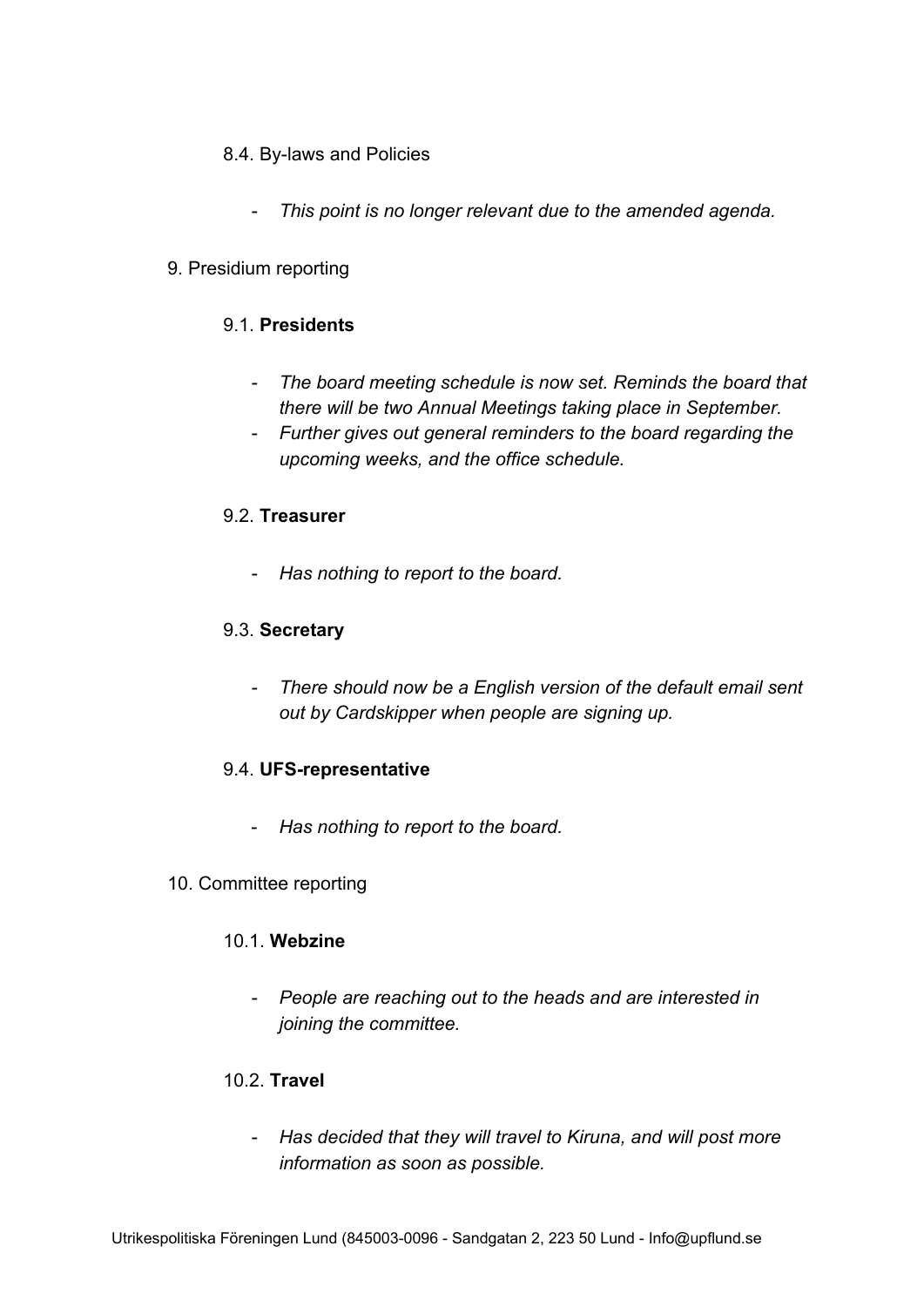# 10.3. **Pod&Radio**

*- The liveshow where the board members introduced themselves, is now live as a podcast.*

# 10.4. **PR**

*- Will host a website workshop in a tutorial manner for the media committees. Everyone on the board is invited to attend this workshop . The water bottle campaign will begin shortly as well.*

# 10.5. **Magazine**

- *Has nothing to report to the board.*

# 10.6. **Lecture**

*- Has managed to get a lot of lecturers for the fall, but is still lacking a lecturer for the Get Active on the 16th of September. Invites the board to help out with getting lecturers, both generally and more crucially, for the Get Active. Discussions arise revolving around the coronavirus pandemic, and how to go about the general problem that potentially sick people showing up could lead to.*

# 10.7. **Career**

- *People are reaching out to the heads and are interested in joining the committee. Will have more seminars with individual employers, instead of having a large work seminar due to the coronavirus pandemic. This will take place during the fall. The mentorship program will begin during the spring semester.*

# 10.8. **Activity**

*- Will begin with the committee meetings soon. The first sittning will take place in December and will be corona regulated. The*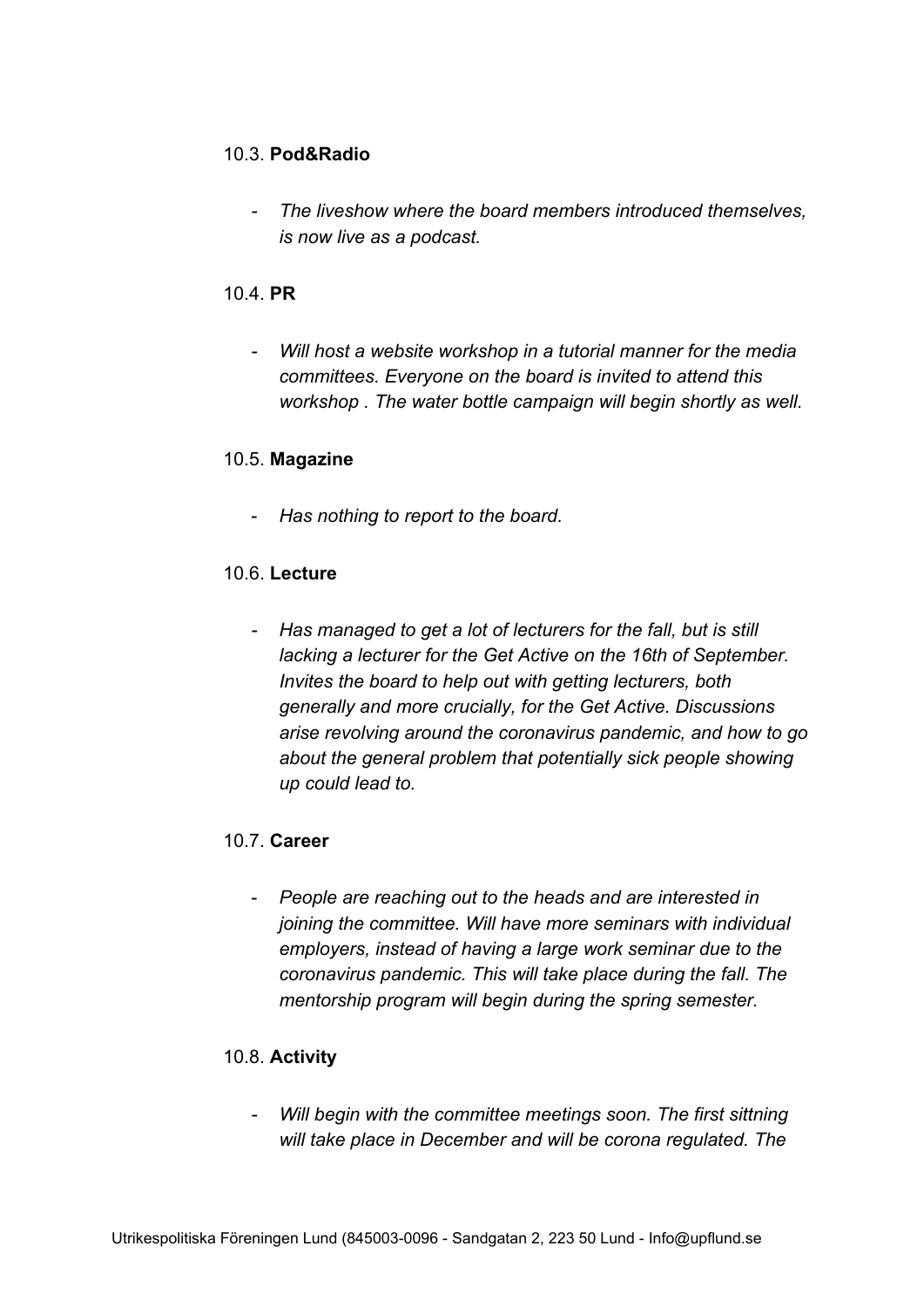*date for the ball has been decided, and will take place during the spring semester.*

**(The Chairperson Soha Kadhim declares the meeting adjourned for a break at 20:07)**

**(The Chairperson Soha Kadhim declares the meeting re-opened at 20:18)**

11. Sexual Harassment (SH) Policy (Attachment 3)

11.1. Amendment to SH Policy

*Soha Kadhim and Hedda Carlsson proposes that the board decides:*

*To amend 2.1 by changing the sentence from "At the beginning of each board year, two contact persons (one man and one woman) should be chosen..." to "At the beginning of each board year, two contact persons (preferably one man and one woman) should be chosen..."*

*To add a new point 2.1.4 "One of the contact persons should be present and available at all social events. This person should be contactable and not drunk."*

*Discussion arises in regards to the new point 2.1.4 and how this would work on a more practical level.*

*Kerime van Opijnen proposes to amend point 2.1.4 to "One of the contact persons should always strive to be present and available at social events. This person should be contactable and not drunk."*

*Maximilian Onkenhout counter proposes to amend point 2.1.4 to "One of the contact persons should always strive to be present and available at social events where alcohol will be consumed. This person should be contactable and sober."*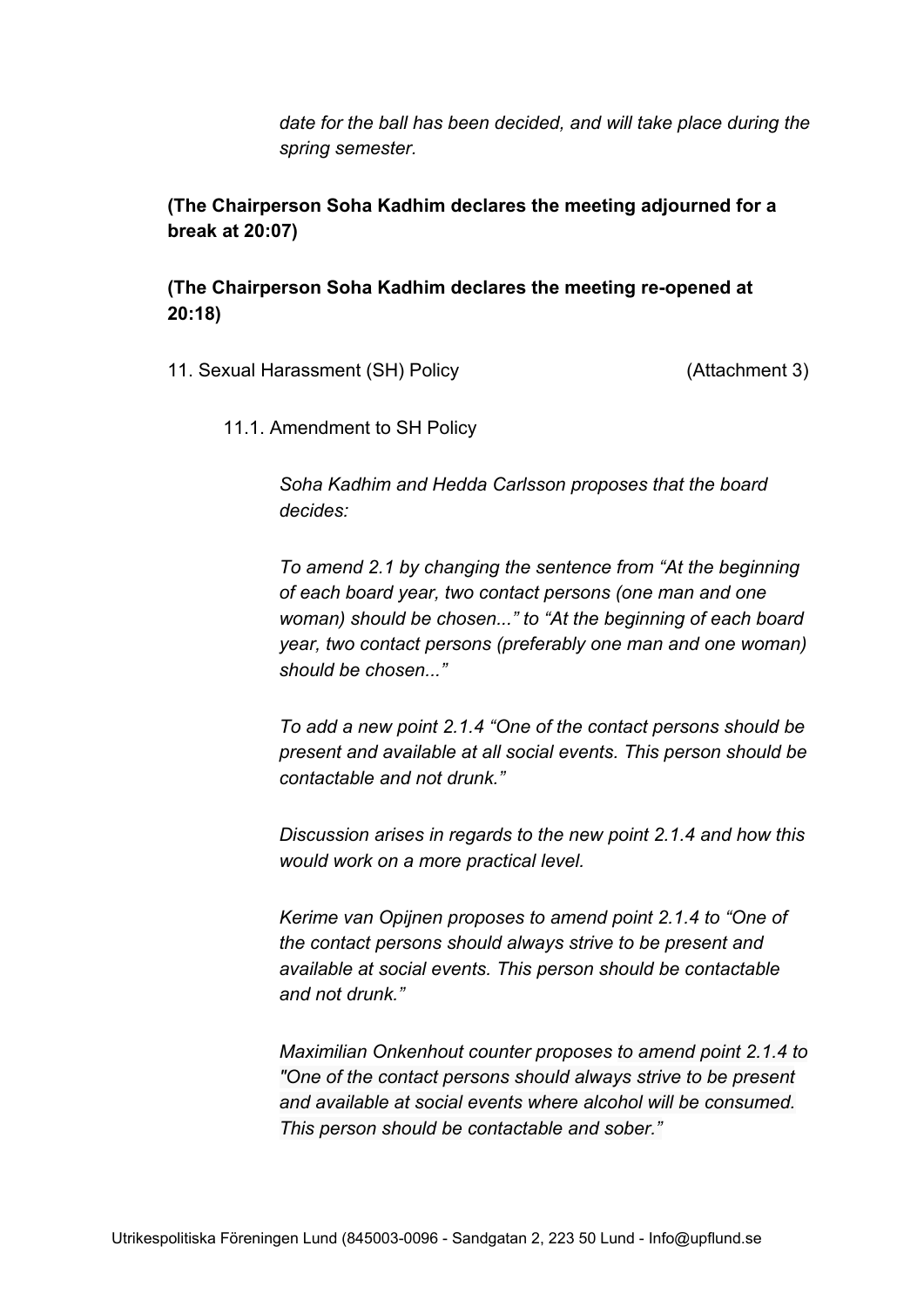*Hedda Carlsson proposes to amend the proposal by Hedda Carlsson and Soha Kadhim by changing 2.1.4 to "The association should always aim to have at least one of the contact persons present and available at all social events where alcohol is available. This person should be contactable and not drunk."*

*Kerime van Opijnen withdraws her proposal.*

*Proposal to pass the proposal by Hedda Carlsson and Soha Kadhim with the suggested amendments.*

*The proposal is passed by acclamation at 20:48.*

*The proposal by Maximilian Onkenhout is therefore no longer relevant.*

11.2. Election of Sexual Harassment Contact Person

*Karin Mizser nominates herself to be elected as the Sexual Harassment Contact Person*

*Karin Mizser is elected by acclamation as the Sexual Harassment Contact Person at 20:50.*

12. Budget proposition to the Annual Meeting (Attachment 4)

*The board needs to approve the budget proposition, so that the budget can be approved during the Annual Meeting.*

*The Chairperson Soha Kadhim proposes that the board decides to approve the proposed budget for the operational year of 20/21.*

*Passed by acclamation at 20:54.*

13. Motions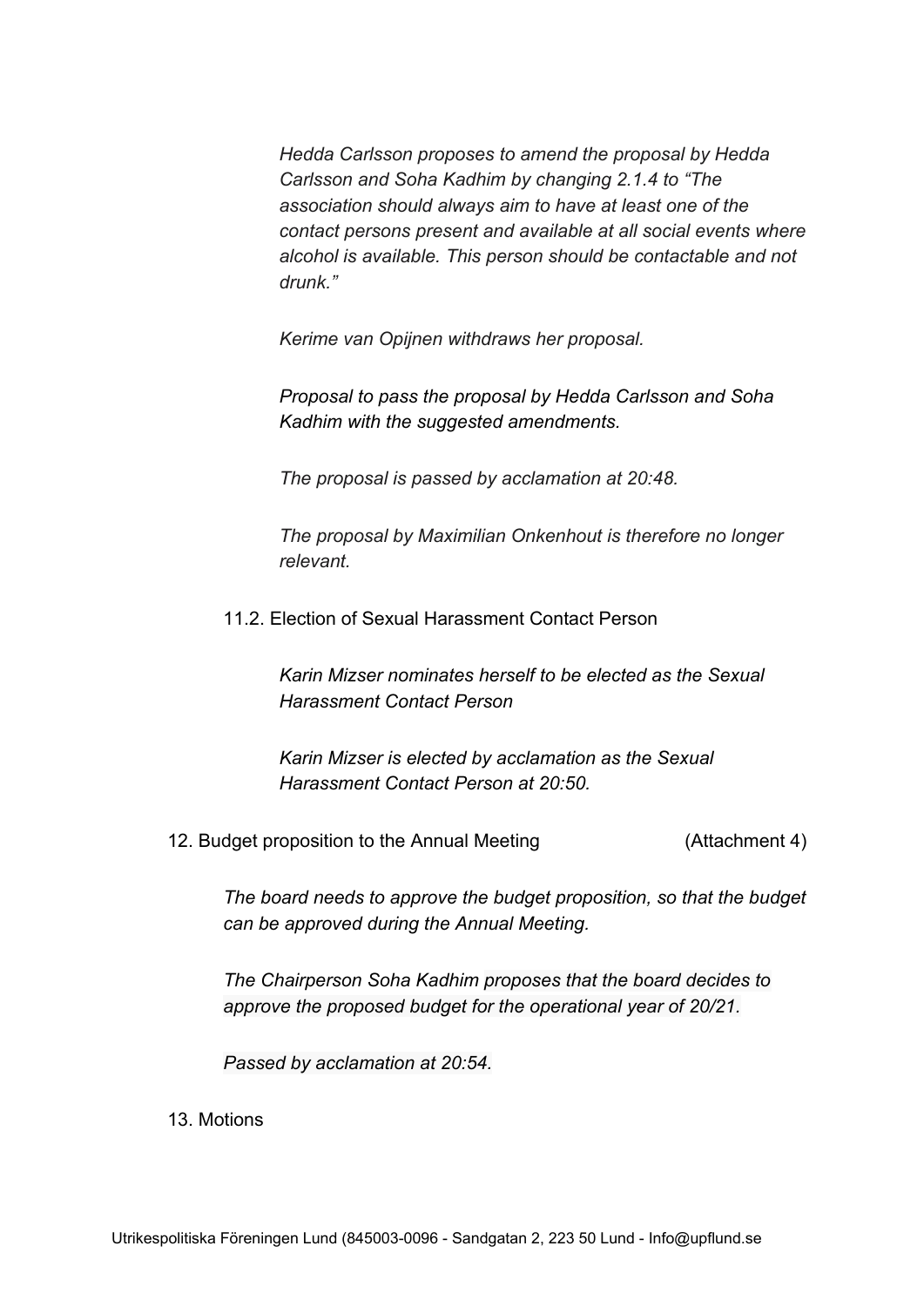*There exists no further motions to discuss, and therefore this point is no longer relevant.*

- 14. Other points
	- 14.1. Being a Board member and office rules (Attachment 5)

*Some questions arise in regards to the office rules. For example how these rules should be interpreted in the coronavirus pandemic situation. The board agrees to follow the rules proposed by the presidents.*

#### 14.2. UFS songbooks

*The board needs to decide whether or not it is interested in ordering the UFS songbooks, and where the funds would come from if the board would decide to order the UFS songbooks.*

*The board is looking back at the presentation made by Christopher Andersson during point 7. Questions arise in regards to the overwhelming amount of Swedish songs in comparison to the amount of English songs. Since UPF Lund has English as its primary language, this is deemed problematic.*

*The required funds is also something which the board finds difficult to spare.*

*Kerime van Opijnen proposes to end the debate.*

*Passed by acclamation at 21:11.*

*Henrietta Kulleborn proposes that we do not buy any UFS songbooks during the operational year 20/21.*

*Passed by acclamation at 21:12.*

15. Confirmation of next board meeting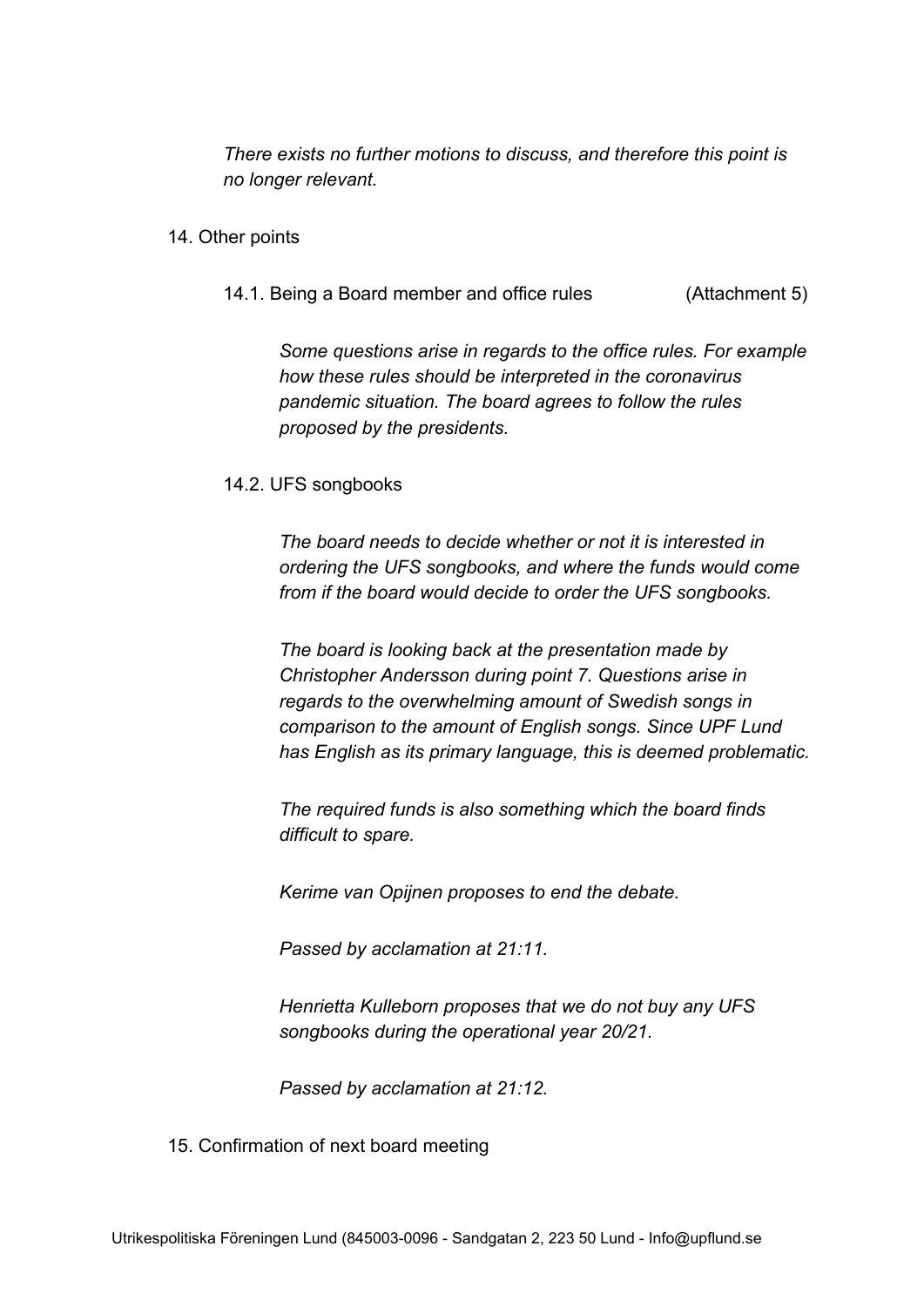*The Chairperson Soha Kadhim informs the board that the next board meeting will be held on 15th of October at 17:00.*

16. Meeting adjourned

*The Chairperson Soha Kadhim declares the meeting adjourned at 21:14.*

wth

Carl Cotton, Secretary

Soha Kadhim, Chair

Clara Karlsson Schedvin, Attester

Henrietta Luiteran

Henrietta Kulleborn, Attester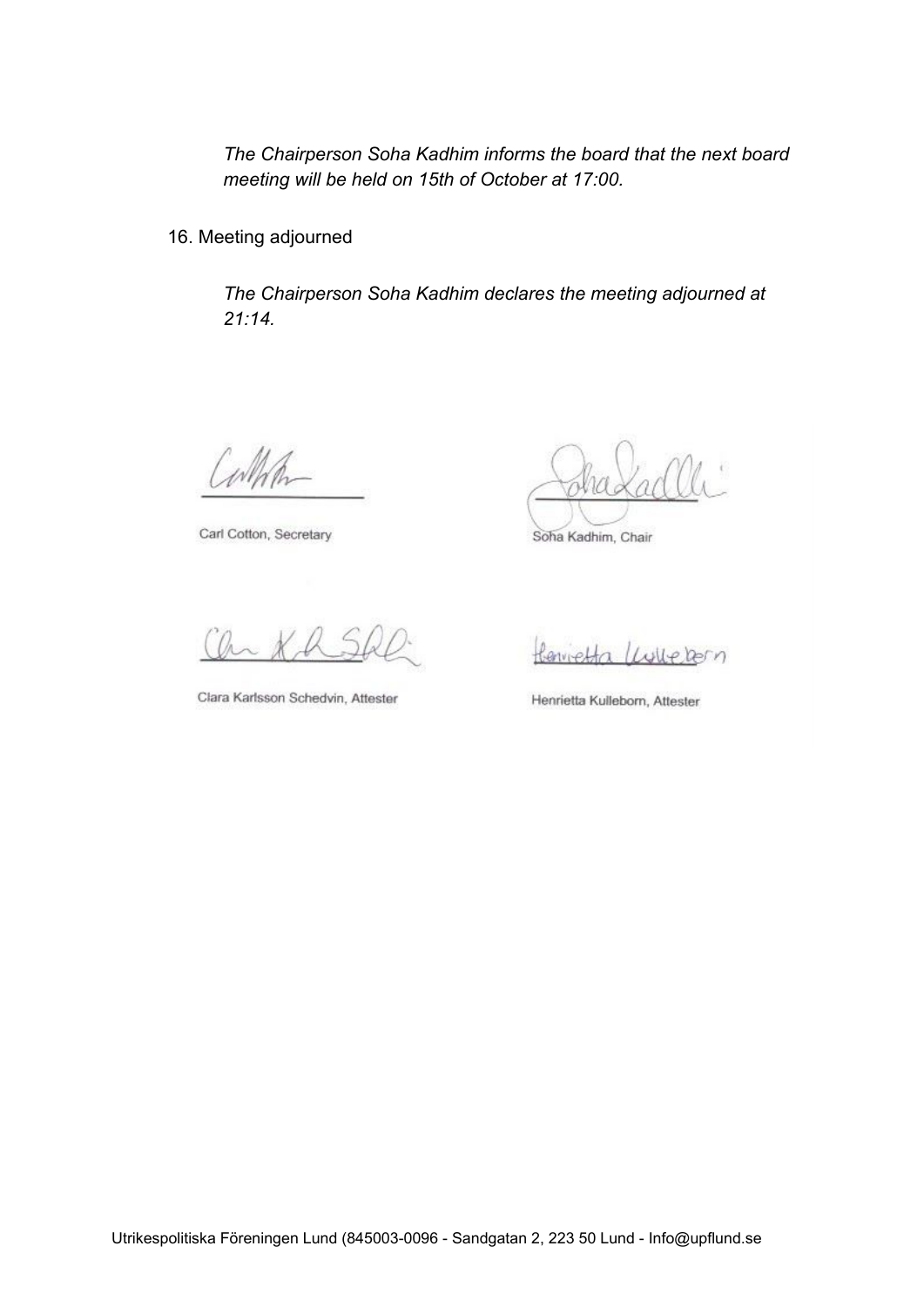Board Meeting 2020-09-03, 17:00-21:00 Kerstins Rum, AF-borgen Lund The Board 20/21 Association of Foreign Affairs, Lund

- 1. Opening of the meeting
- 2. Election of Chair of the meeting
- 3. Election of Secretary of the meeting
- 4. Election of Attesters and Vote Counters of the meeting
- 5. Approval of the electoral roll
- 6. Approval of the Agenda
- 7. Introduction to UFS
- 8. Tabled points
- 8.1. Office Hours
- 8.2.Crisis Group
- 8.3.Motion of Name Change for Radio
- 8.4. By-laws and Policies
- 9. Presidium reporting
- 9.1.Presidents
- 9.2.Treasurer
- 9.3.Secretary
- 9.4.UFS-representative
- 10.Committee reporting
- 10.1.Webzine
- 10.2.Travel
- 10.3.Radio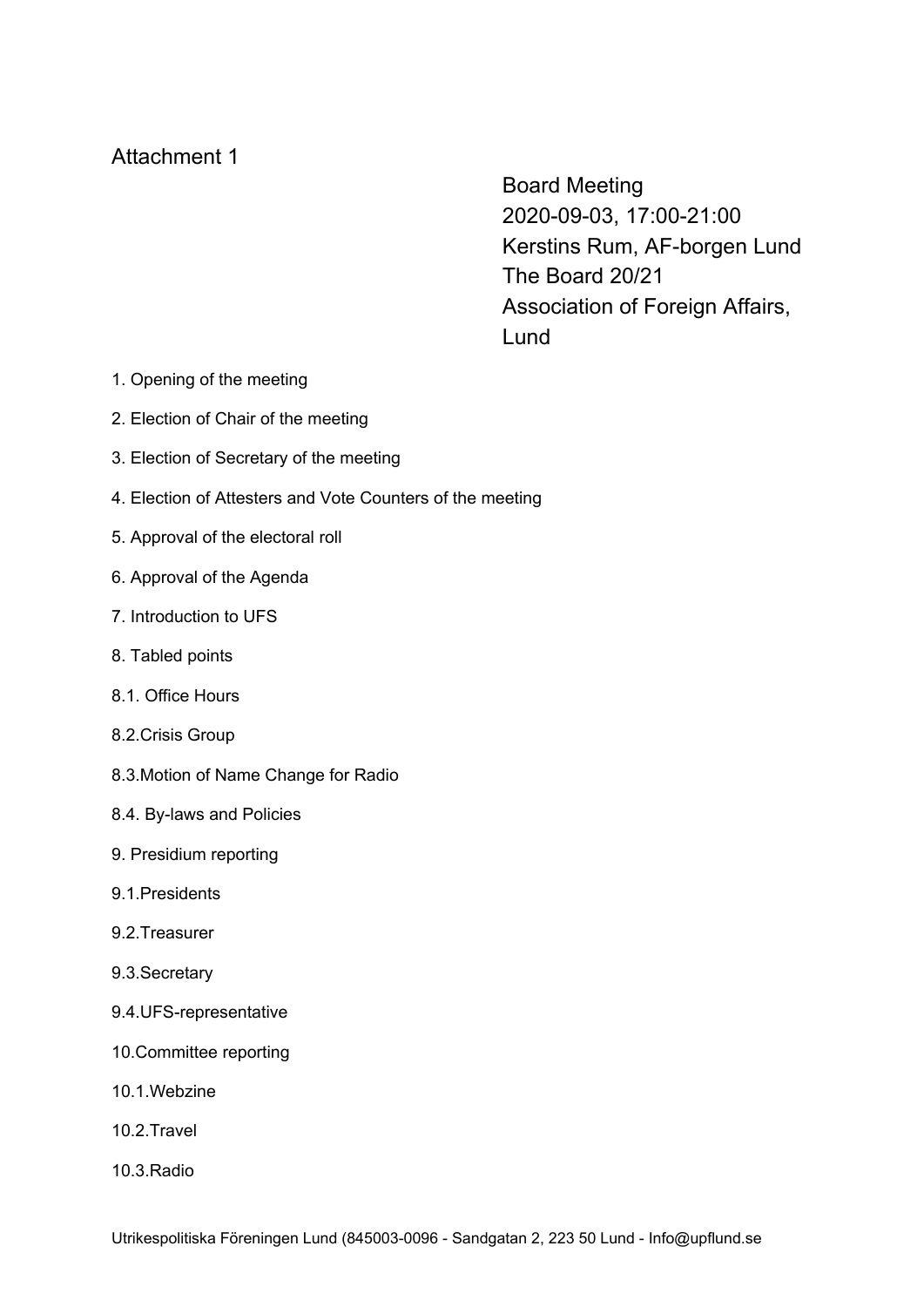10.4.PR

- 10.5.Magazine
- 10.6.Lecture
- 10.7.Career
- 10.8.Activity
- 11.Sexual Harassment (SH) Policy
- 11.1. Amendment to SH Policy
- 11.2.Election of Sexual Harassment Contact Person
- 12. Budget proposition to the Annual Meeting
- 13.Motions
- 14.Other points
- 14.1.Being a Board member and office rules
- 14.2. UFS songbooks
- 15.Confirmation of next board meeting
- 16.Meeting adjourned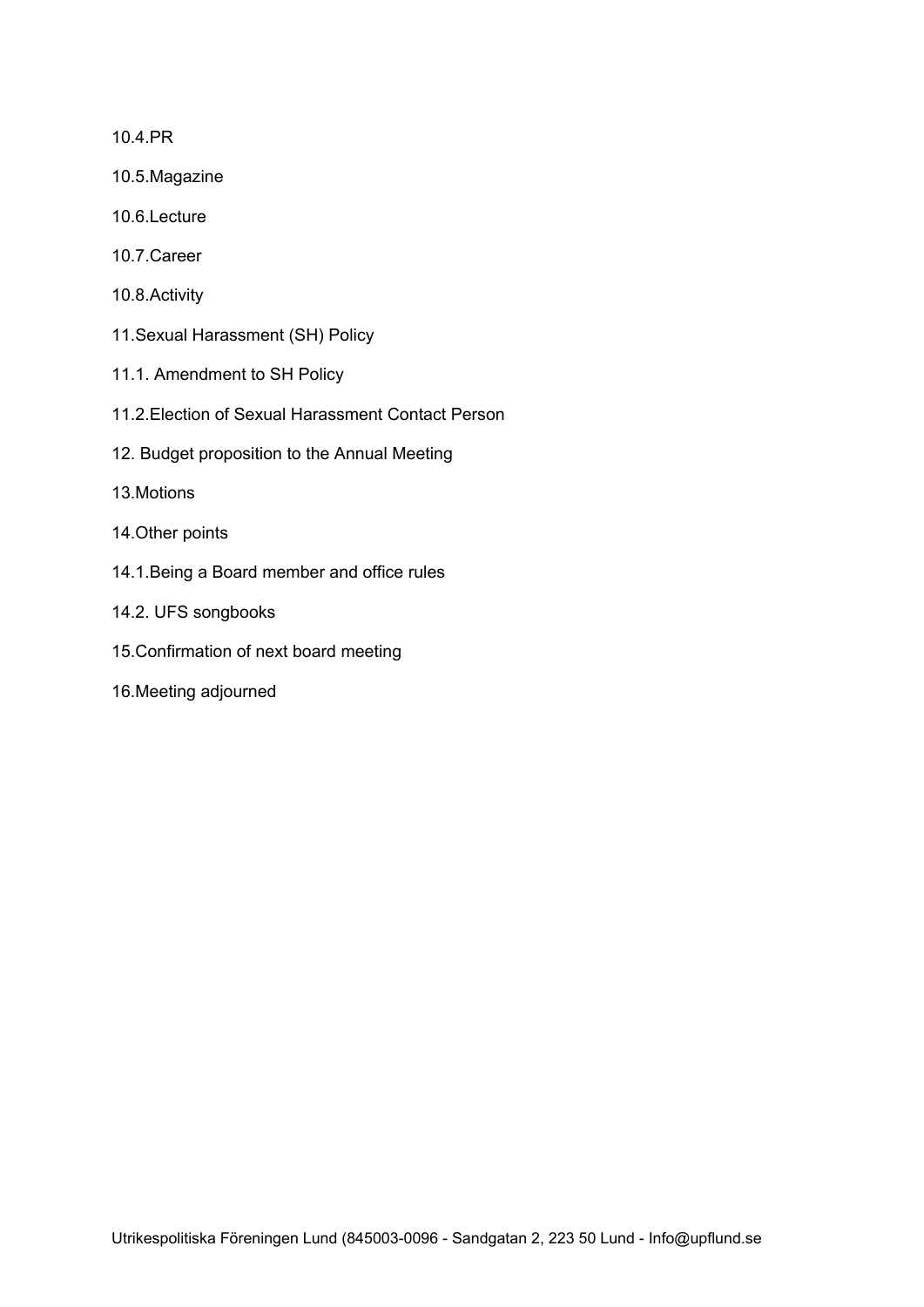# **Motion about changing the names in relation to the Radio Committee**

#### **Background**

During the last few years the UPF Radio committee has changed in what type of content we are producing, alongside talking live radio we have been releasing weekly podcasts on varied topics connected to foreing affairs. We also see that podcast producing is what our members are more interested in and devoting a lot of time to over live production.

#### **Purpose**

The purpose of the name change is to project a clearer image of what the committee mainly produces, as that has now become podcasts over live radio. Due to the popularity of podcasts we also believe that this will aid in attracting and recruiting new members to the committee.

#### **Proposal**

We propose that the Board decides

*To change the names in relation to the Radio Committee to the Pod&Radio Committee as well as the Perspective Radio to the Perspective Pod&Radio*

#### **Clara Karlsson Schedvin**

UPF Head of Radio 20/21

#### **Maximilian Onkenhout**

UPF Head of Radio 20/21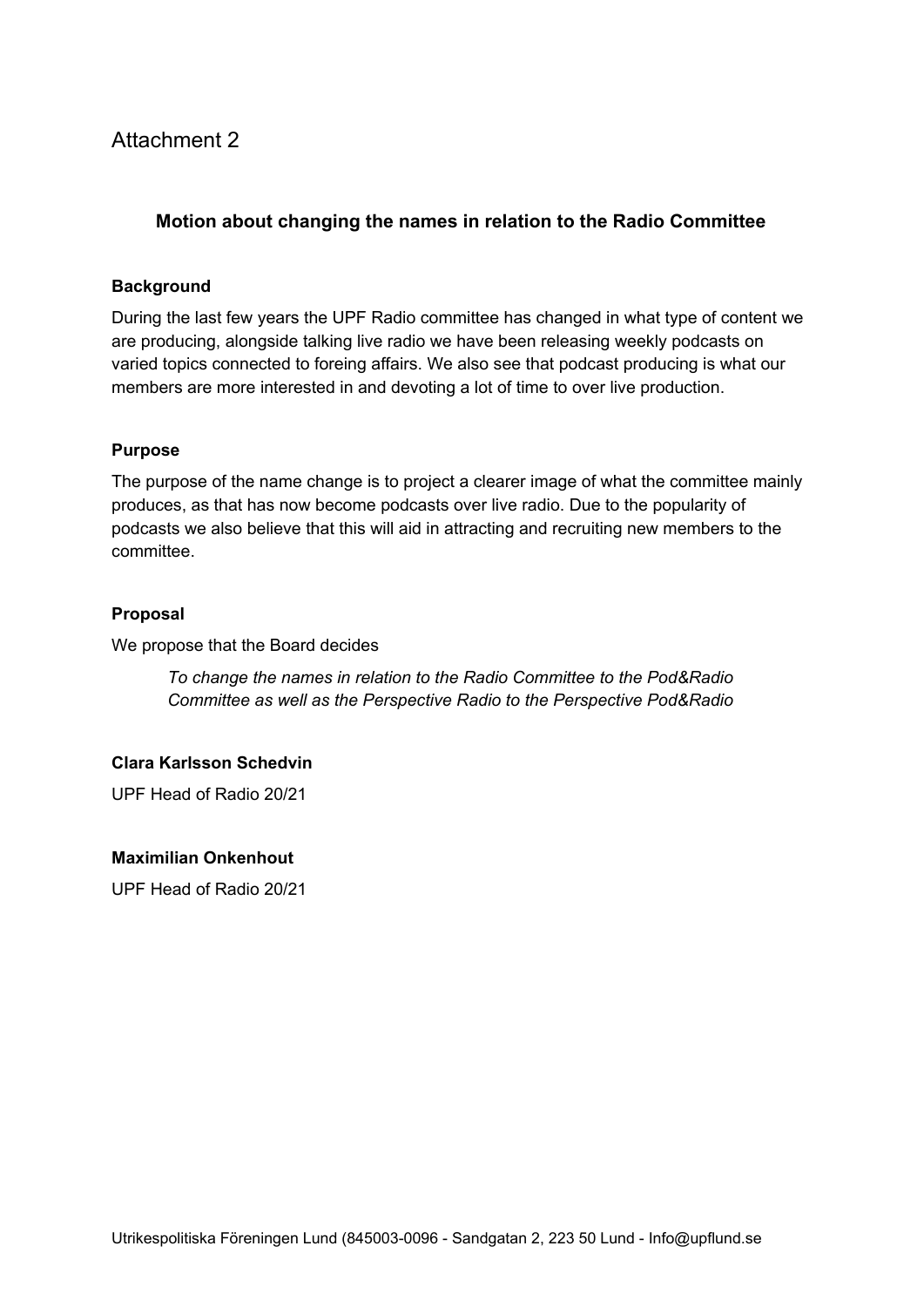# **Motion to amend Sexual Harassment Policy**

#### **Background**

UPF has a sexual harassment policy that states that at the beginning of each board year, two contact persons (one man and one woman) should be chosen. One person should be a board member and the other person should be an active member. Preferably, one individual should also be part of the crisis group. It is the president's responsibility to ensure this. Their contact information should be available on the association's website, and their roles and responsibilities should be communicated to the association's members.

#### **Purpose**

To elect one man and one woman is a good ideal situation. However, the last board decided to elect one of the contact persons at the Annual Election Meeting, where a female was elected. This means that during the operational year of 20/21, the board will need to elect a male contact person from the board. In normal circumstances the board has the possibility to elect their candidate before the person outside of the board is elected. Therefore we feel it might be unfair and could be considered forced upon one of these three male board members to take on this position. Moreover, we feel that allowing two female contact persons could help the board ensure that the right person is elected, who is also interested in taking on the responsibility. We would further like to amend the policy by adding "One of the contact persons should be present and available at all social events. This person should be contactable and not drunk.". The reason we suggest to add this point is that social events are an environment where it is likely that harassment takes place, and it is therefore important that one of SHCP is in their right state of mind to handle a possible situation.

#### **Proposal**

*We therefore suggest that the board decides:*

**To** *amend 2.1 by changing the sentence from "At the beginning of each board year, two contact persons (one man and one woman) should be chosen..."* **to** *"At the beginning of each board year, two contact persons (preferably one man and one woman) should be chosen..."*

**To** *add a new point 2.1.4 "One of the contact persons should be present and available at all social events. This person should be contactable and not drunk."*

# **Soha Kadhim & Hedda Carlsson**

#### **President & Vice President**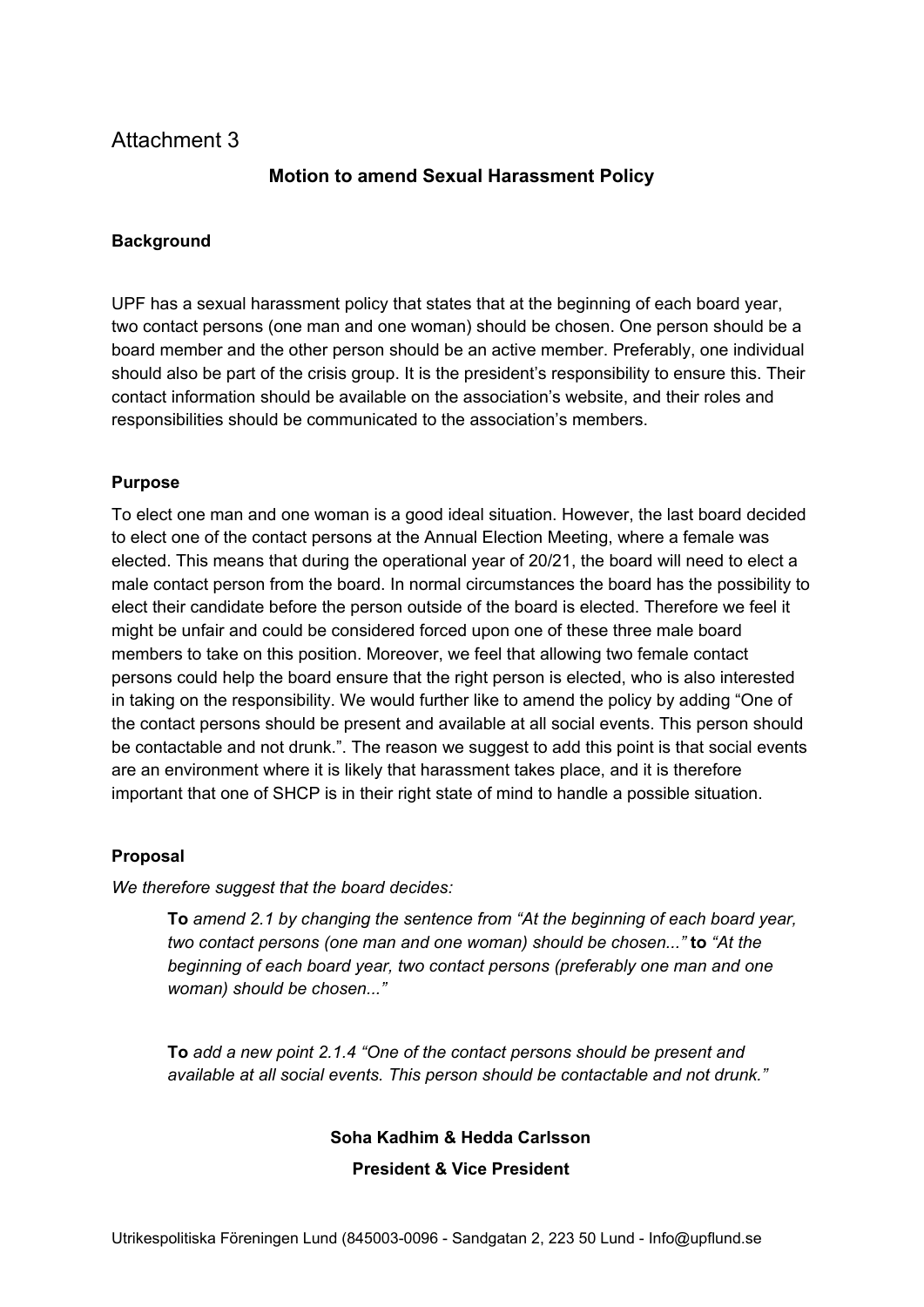| Budget 19/20                   |            | Budget 20/21                      |            |
|--------------------------------|------------|-----------------------------------|------------|
| <b>Incomes</b>                 |            | <b>Incomes</b>                    |            |
| <b>Entrance Revenues</b>       | 16,539.00  | <b>Entrance Revenues</b>          | 0.00       |
| Advertisement                  | 57,970.00  | Advertisement                     | 57,970.00  |
| Membership Revenues            | 73,077.00  | Membership Revenues               | 0.00       |
| <b>UFS Grants</b>              | 156,661.00 | <b>UFS Grants</b>                 | 150,000.00 |
| <b>Other Revenues</b>          | 107,493.00 | Other Revenues                    | 112,612.00 |
| Total Income                   | 411,740.00 | Total Income                      | 320,582.00 |
| <b>Expenses</b>                |            | <b>Expenses</b>                   |            |
| <b>Shared Expenses</b>         |            | <b>Shared Expenses</b>            |            |
| <b>Office Rent</b>             | 27,000.00  | Office Rent                       | 28.742.00  |
| <b>Bank Expenses</b>           | 2,575.00   | <b>Bank Expenses</b>              | 2,000.00   |
| Fika                           | 11,605.00  | Fika                              | 10,000.00  |
| <b>Project</b>                 | 10,000.00  | Project                           | 10,000.00  |
| <b>Office Expenses</b>         | 35,000.00  | Office Expenses                   | 10,840.00  |
| <b>Board Activities</b>        | 22,403.00  | <b>Board Activities</b>           | 25,000.00  |
| Workshop                       | 0.00       | Workshop                          | 0.00       |
| <b>Board trips</b>             | 5,219.00   | <b>Board trips</b>                | 2 500 00   |
| Foreign Correspondence<br>Fund | 8,000.00   | Foreign<br>Correspondence<br>Fund | 0.00       |
| <b>Climate Compensation</b>    | 0.00       | <b>Climate Compensation</b>       | 0.00       |
| <b>Total Shared Expenses</b>   | 121,802.00 | <b>Total Shared Expenses</b>      | 89,082.00  |
| <b>Committiees Expenses</b>    |            | <b>Committiees Expenses</b>       |            |
| Radio                          | 7,554.00   | Radio                             | 6,500.00   |
| <b>PR</b>                      | 17,962.00  | <b>PR</b>                         | 15,000.00  |
| Magazine                       | 82,715.00  | Magazine                          | 86,500.00  |
| Webzine                        | 5,500.00   | Webzine                           | 4.000.00   |
| Lecture                        | 110,413.00 | Lecture                           | 61,500.00  |
| Career                         | 24,000.00  | Career                            | 16,500.00  |
| <b>Activity</b>                | 16,016.00  | <b>Activity</b>                   | 8,000.00   |
| Travel                         | 21,753.00  | <b>Travel</b>                     | 12,000.00  |
| <b>Presidium</b>               | 0.00       | Presidium                         | 1,000.00   |
| Election                       | 0.00       | Election                          | 300.00     |
| <b>Cheif Recruiters</b>        | 0.00       | <b>Cheif Recruiters</b>           | 200.00     |
| Total Committees Expenses      | 285,913.00 | <b>Total Committees Expenses</b>  | 211,500.00 |
| Other Expenses                 | 4.025.00   | Other Expenses                    | 20,000.00  |
| <b>Total Expenses</b>          | 411,740.00 | <b>Total Expenses</b>             | 320,582.00 |
| Difference                     | 0.00       | Difference                        | 0.00       |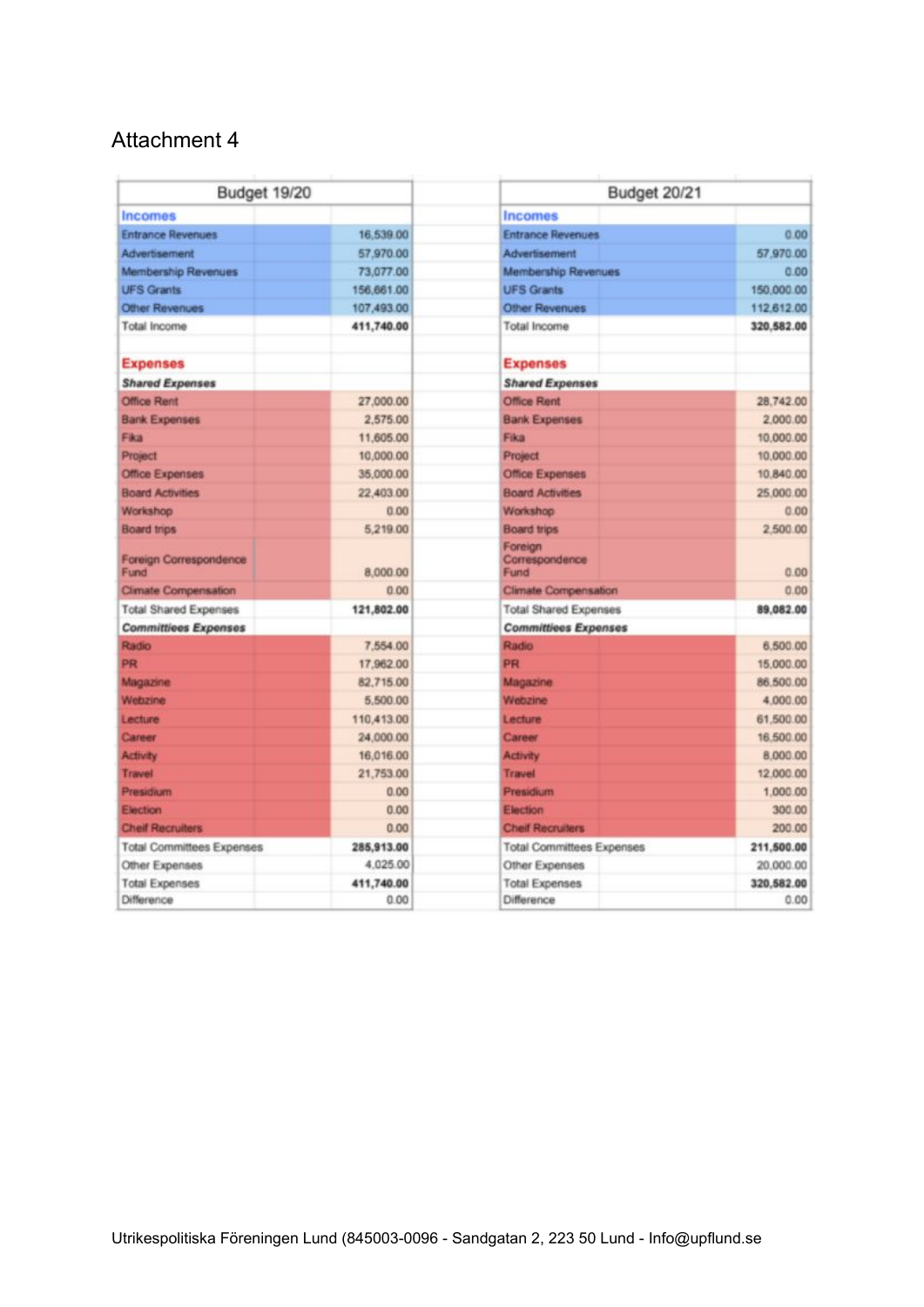# To be on the board

#### **Responsibilities**

#### **Office hours**

Everyone will have 2-4 per semester when you, together with another person, cleans the office and gets fika for the meetings of the week (what to clean and what to buy can be found in the office folder. Document called ''office hours''). During this time the office will also be open for our members to come by and talk to us about whatever. It is VERY important that you carry out your office hours duties. If you are not available on the dates we set up, you are obligated to switch hours with someone else on the board.

#### **Board meetings**

Held on Thursdays every third week (approximately, sometimes it won't be exactly 3 weeks in between), you are all expected to attend except if you have a valid reason not to. Valid reasons would be for example if your course has lectures/exams/seminars, if you get sick, are away etc, we hope that you can figure out what is a valid reason and not. Dinners/parties/other similar activities are absolutely not valid reasons to skip a board meeting.

#### **Committee meetings**

Every week (again approximately), you will hold a committee meeting on a time set by our schedule.

# **Representation & Recruitment**

You are supposed to represent the board to your committee members, and represent your committee at the board meetings. It is important that this connection between committee/board is made clear to your committee members.

#### **Working Hours**

UPF has a policy which states the working hours for the association, these are the following: Weekdays: 7 AM – 8 PM

Weekends: 10 AM – 6 PM

# Rules as board members

**Alcohol & drug policy**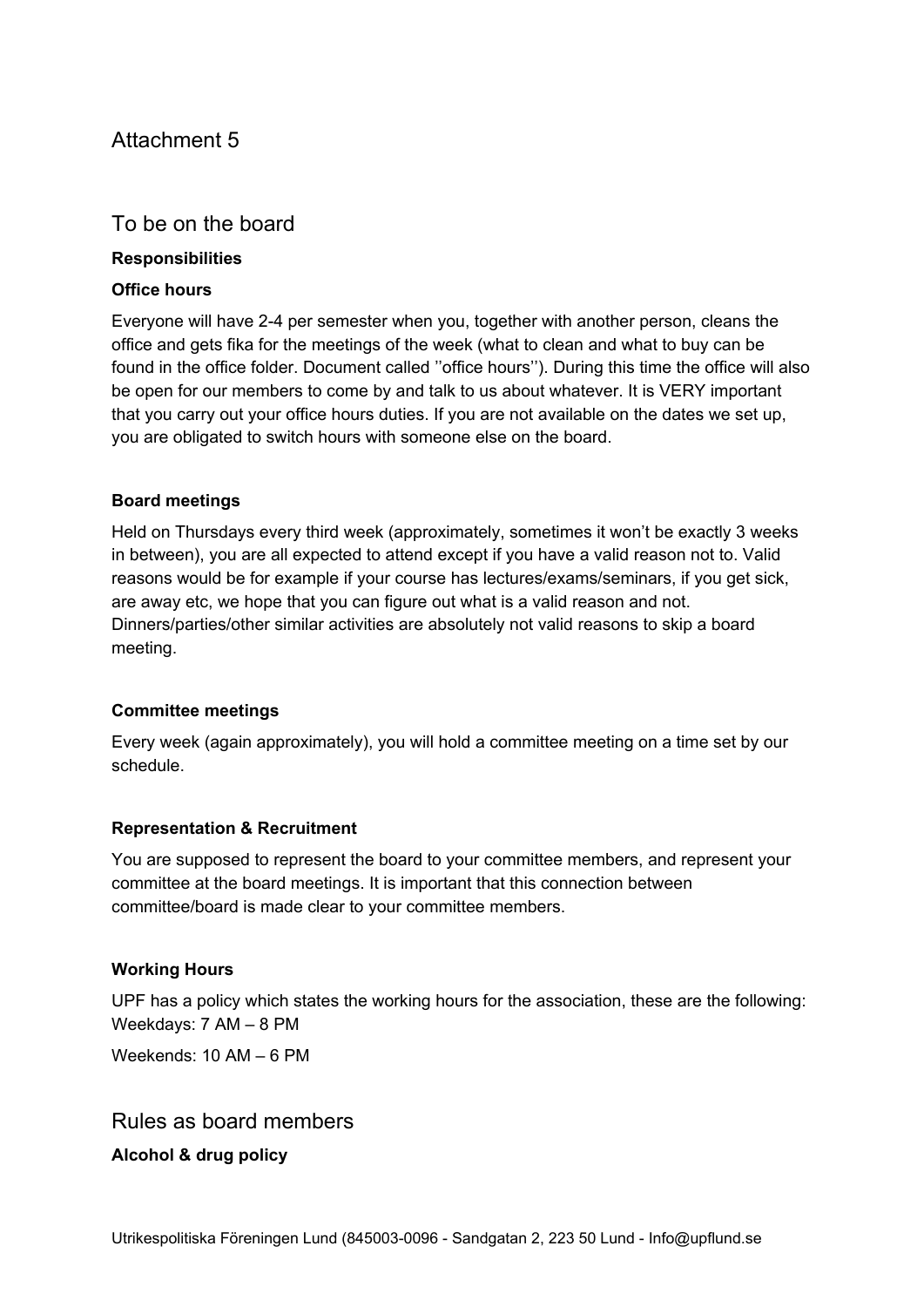We are operating under the AF Alcohol & amp; drugs policy, which we will explain to you but also link down below.

You will, under no circumstances, show up to a board meeting, committee meeting or for example a seminar/lecture intoxicated. You will also, under no circumstances, be allowed to drink alcohol at or during board meetings.

# **Unity and Inclusivity**

UPF is one organization with eight committees, and it is very important that we remember that we are ONE organization. Upon this we want everyone to try their best to create connections between the committees, so our active members get to know each other and learn about other committees than their own.

On this matter, we also want you to remember that ALL committees are an equally important part of UPF:s operations, and that we therefore should strive to get ALL committees connected. We want to put emphasis on this as members have expressed concern that UPF is very divided between the media committees and the rest, which should not be the case. You are very welcome to work closely together as you can definitely help each other out a lot, but in terms of social activities all committees should be equally included.

As such we want all committees to have individual kickoffs/kickouts, and the office is not to be booked for intra committee hangouts where all committees are not invited. For sittnings/the ball, we want you to consciously try to mix up who you have your pre parties with, as we are trying to connect all of the committees it should not be the same every time.

Another important aspect of this is that we have to consider our inclusivity in the organization as a whole. We want to be inclusive towards all of our active members/members and therefore from now on- at official board hangouts- the board and the board only are invited.

# **Our job as board members of this association is to create a community where every member feels included.**

# Office rules

#### Non-negotiable rules

#### **Consequences**

If these rules are broken, the person in question will get their office privileges withdrawn. The person will not be allowed to use the office outside of AF opening hours, and may depending on the severity, have to turn in their office key.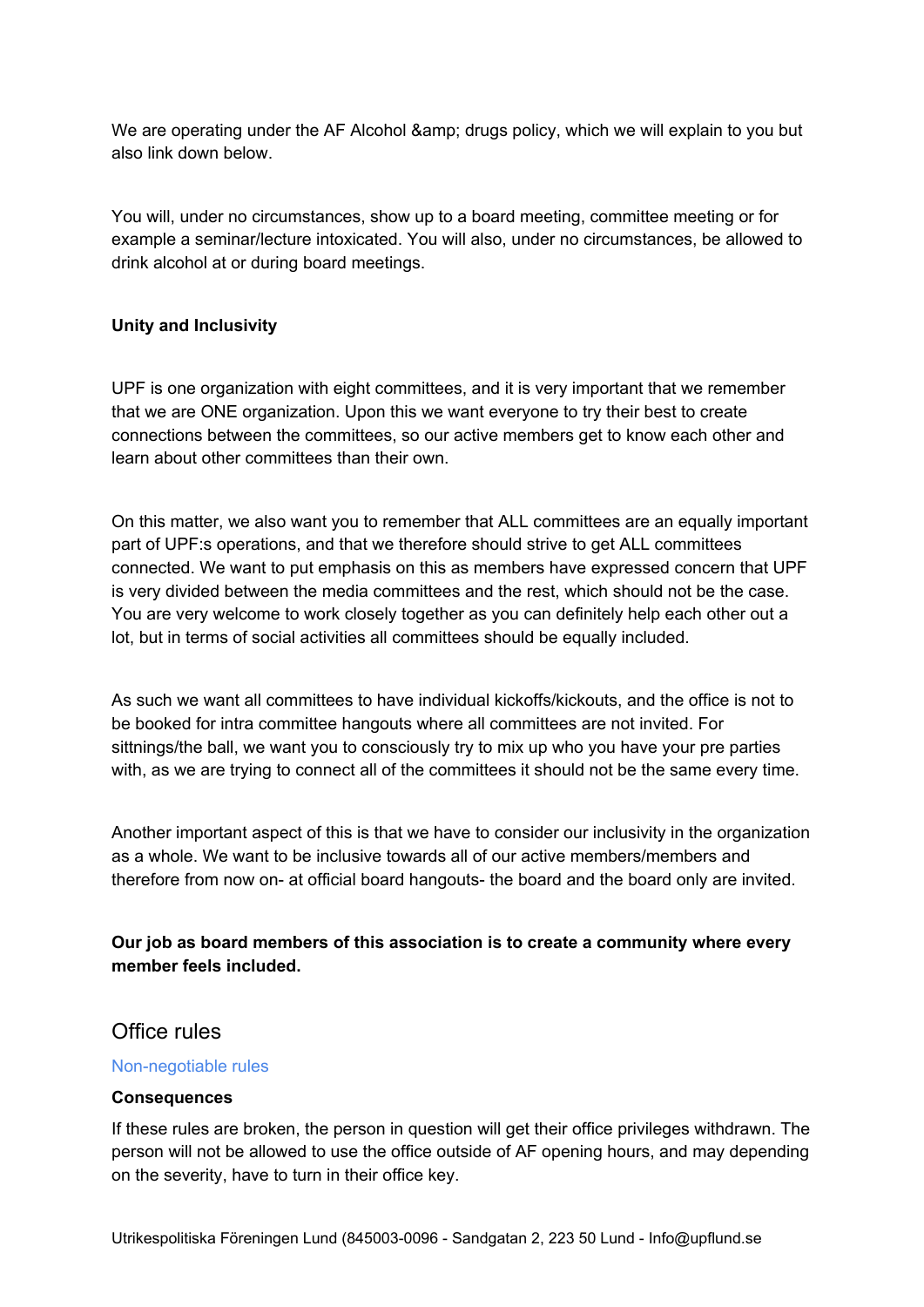#### 1. **It is strictly forbidden to smoke at the office, on the office roof and on the AF**

#### **rooftop.**

No explanation needed.

2. **Hangouts will always be requested first to Edilen,** edil@af.lu.se , and cc The President and the Vice President. This concerns hangouts outside of AF:s opening hours and if alcohol is included.

The reason for this is that there is only one fire alarm for the whole corridor. When someone has hangouts, playing loud music, watching movies, playing games etc. and the fire alarm goes, it is most likely not going to be heard by the people in the office. Edilen is VERY strict about this. **NO email equals no hangout!**

#### 3. **Hangouts should always have a contact person who is responsible.**

Who this person is, should be made clear to Edilen as well as the President and the Vice President.

The person responsible, is responsible for making sure that the rules are followed and that the office is in good condition after the hangout. If we receive angry emails from Ludvig (Edilen). The person responsible will receive angry emails from us!

# 4. **Not allowed to roam around on different floors/corridors during hangouts at late evenings and nights.**

This is not allowed due to safety reasons. In case of fire, and people are roaming around, it is difficult to know where people are. Stay on the floor/corridor that you mentioned to edilen in the email.

#### 5. **Don't use the main entrance when having hangouts.**

when we go back and forth a lot, we use the back door. The staircase to the back entrance can be found at the end of our corridor (opposite side of where we get in from when using the elevator).

# 6. **Office is to be booked for UPF-related activities/meetings ONLY.**

It is not acceptable to book the office to have a quite study place or hanging out with your mates. UPF work has always precendence over private matters! The booking is what isn't allowed, but you are more than welcome to use it for studying, hanging out